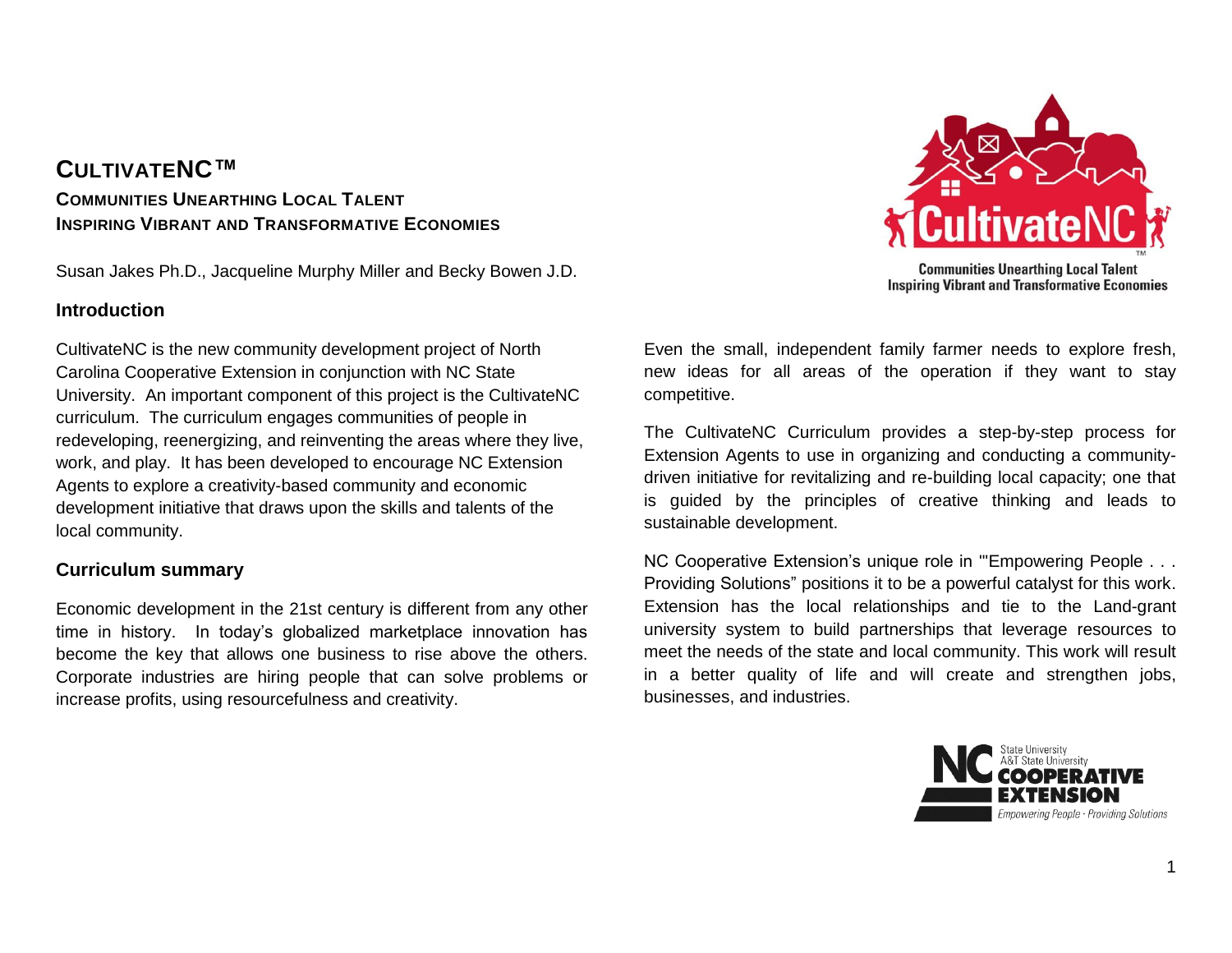# **Context**

**Background:** *Creativity Inc.: Rural Sustainability through Innovation,*  the precursor to the CultivateNC Curriculum*,* was initiated as a pilot program in Anson and Stanly Counties NC. The core partners included the Institute for Emerging Issues (IEI) at NC State University; Regional Technology Strategies (RTS), a nonprofit economic development organization in Carrboro NC, and NC State Cooperative Extension. The overarching goal was to develop an approach for introducing creativity-based economic development that draws upon the skills and talents of the local community.

**Creativity:**The idea of the creative economy likely brings to mind images of artists, musicians, and photographers. In fact, the creative economy is a multifaceted field that includes not only traditional artists but also occupations and enterprises that can be found in manufacturing, construction, design, science, agriculture, and technology. *Creativity is the process of generating ideas that can be used to solve problems, increase profits, or invent new products or services. (Institute for Emerging Issues, 2010.)*

Creativity has always played a role in economic development, but until recently creativity was not considered an economic driver. The important thing to remember is that creativity is not confined to only people with artistic talents; everyone has creative ability. Creativity and innovation can help promote growth in every sector of the community. What you will find in this curriculum are the tools to help your community discover and develop its creative edge*.* 

### What You Will Find

The CultivateNC curriculum has been developed to encourage NC Extension Agents to explore a creativity-based community and

economic development initiative that draws upon the skills and talents of the local community.

Whether a community is planning to build a community garden on a vacant lot, convert a polluter to a more environmentally friendly system, or create economic opportunities in their downtown area, *this curriculum provides a process for the community to participate in the creation of the solutions.* (Adapted from Abi-Nader, 2005.)

The curriculum is separated into three phases and incorporates a youth-adult partnership. Phase one builds a strong leadership core (the Steering Committee and the Research Team) and collects and prepares a community profile for Phase two.

Phase two centers around a large Community Workshop that will bring in new voices and begin to build a community action plan. Phase three takes the results and the enthusiasm from the Workshop to build an ongoing community development initiative.

Each phase takes 3 to 4 months and offers a flexible timetable so that Agents or Community Specialists feel comfortable incorporating this initiative into their busy schedules. The role of the Extension Agent or Community Specialist is to organize the process. The majority of work will be shared with the Steering Committee and The Research Team.

**For Extension Agents that are New to Community Development:** The curriculum provides a step by step agenda, research tools, instructions, and a series of activities for each phase. The process is interactive; each activity builds a foundation for the next step.

**For Community Development Specialists:** The curriculum incorporates techniques and strategies that will seem familiar. You may find yourself thinking, "I already do this in my work."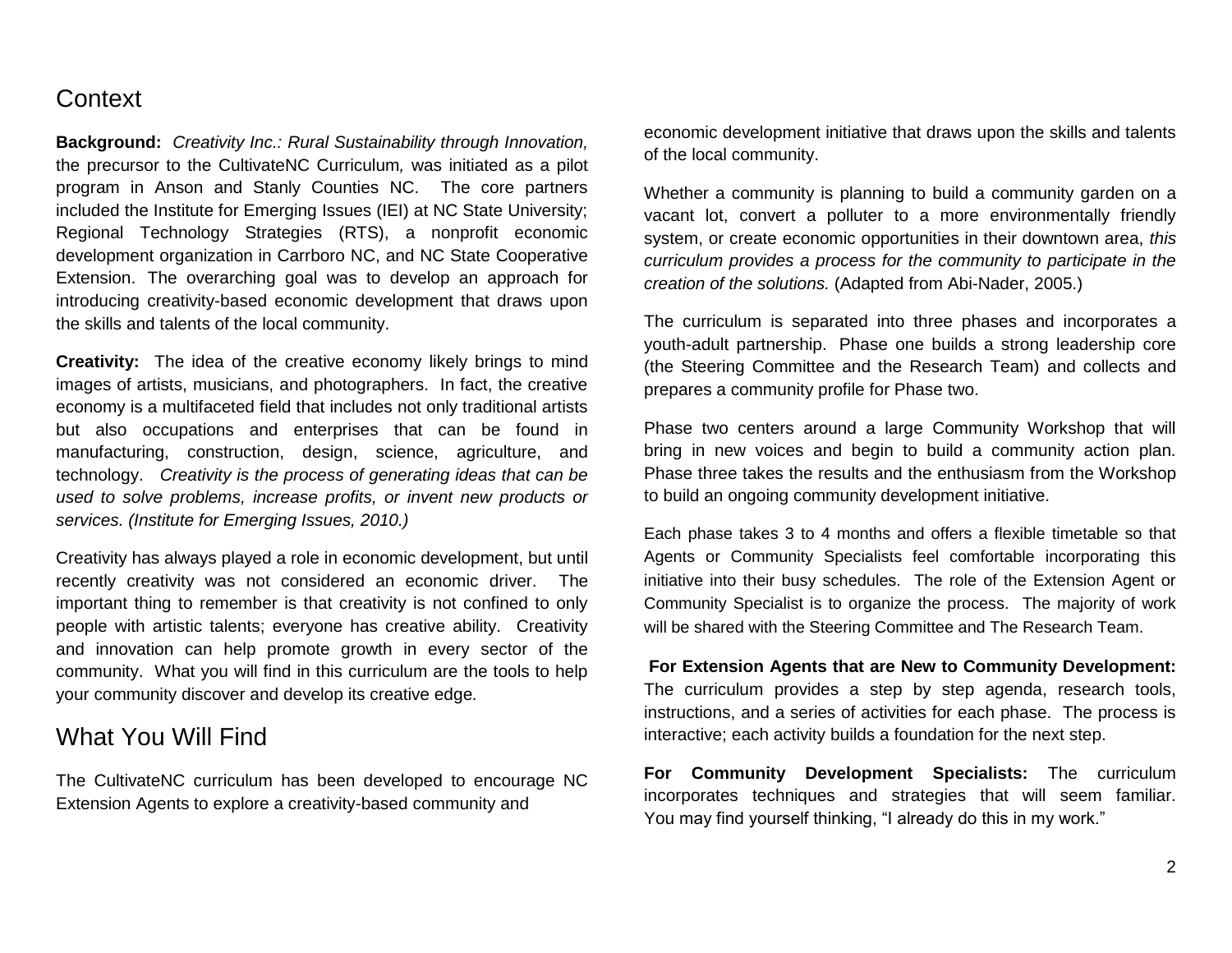This was intentional. We wanted to weave into this curriculum the guiding principles used by successful development specialists, which are often learned only through experience.

**Adaptable Curriculum:** The curriculum recognizes that each community will have their unique challenges and there is no one cookie-cutter solution or process for building community capacity. We have attempted to create a curriculum that is adaptable to different issues and will provide the inspiration to think *outside-the-box*.

**CultivateNC Guiding Principles** *(Keep these in mind as you read through this curriculum summary.)*

- In order for a community or economic development program to be sustainable it must grow from *within* the community.
- *Diverse* and *inclusive* participation and leadership will enrich program planning and implementation.
- People are more committed to ideas and plans they help create.
- Creativity-based community development programs build on the strengths, assets, and resources that exist in the community.
- Sustainable growth requires development opportunities in every demographic sector and neighborhood.
- Creativity is the process of generating ideas that can be used to *solve problems, increase profits, or invent new products or services.*

*Sources: American Community Gardening Association, Institute for Emerging Issues, Southern Rural Development Center*

# PHASE ONE: RESEARCH AND PLANNING

# Getting Started

The first step is to determine who will organize the program. It may be you or it may be someone you select. In either case it should be a person with organizing/leadership experience and who is interested in community development. Another option would be to have two program leaders. Using two leaders would help divide the work and responsibilities of this curriculum.

The next step is to gather a core group of local people who are committed to working on this program. The core group will include a Steering Committee, comprised of representatives from diverse groups within the community, and a youth-based Research Team.

The majority of the work in *Phase One* of this curriculum will be completed by the Research Team so you will want to get a team on board as soon as possible. We suggest finding a 4-H Youth Group, high school service learning program, or students at the community college or local university. Teenagers are not often invited to participate in the process of community development and yet they have the most to gain or lose in their community's future.

For communities that are concerned about youth migration away from home, a youth-adult partnership can develop or deepen ties to the community. But most importantly, these are the voices that can inspire new and innovative thinking. Youth engagement is one of hallmarks of the CultivateNC Curriculum. We suggest seven team members as ideal, but the research can be completed with 4-5 volunteers. *(For additional information on youth-adult partnerships see pages 23-24 of the Curriculum*.)

The Steering Committee should include residents from different age groups, gender, economic status, and skills as well as ethnicity. The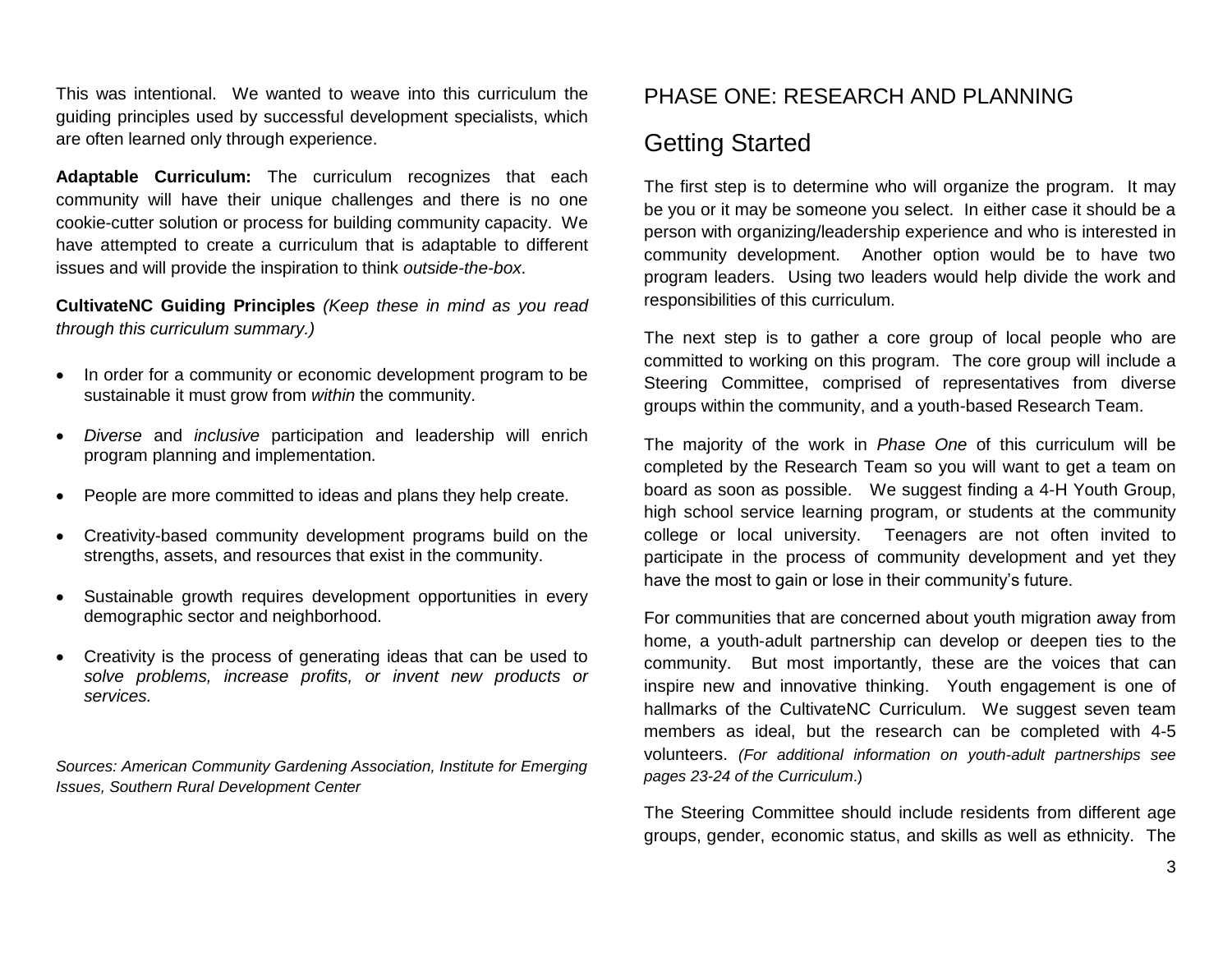demographics of the community should reflect the demographics of the Steering Committee. Voices from every sector should participate in the process, including the youth. *(See suggestions for locating Steering Committee members pages 19-22 of the Curriculum.)*

### Research Team Goals

In the first phase of the curriculum, the Research Team will be working as a subset of the Steering Committee, collecting data for the Asset Mapping Inventory and conducting the Community Interviews.

Asset Mapping refers to the process of creating an inventory of Community assets and resources. (People often think of financial assets, but for this project the Research Team will also be collecting cultural, human, political, social, natural/environment and built/infrastructure assets.) These assets represent what the community has to work with when planning future projects.

When the Research Team completes the Community Asset Inventory they will move on to the Community Interviews. The process for collecting Community Interviews is called Appreciative Inquiry. It is different from the usual survey instrument; the questions are more probing and ask for stories, not just short answers. From the interview stories you will learn about community values and get a sense of how the community would like to grow.

Asset Mapping and Appreciative Inquiry build the foundation for your community initiative. The research will be presented at the Community Workshop. Learning about community assets and community values will help guide the Workshop participants as they begin to explore future possibilities for their community.

This research process will take 3-4 months depending on the number of team members and the time available. In addition to the Work Sessions, the Research Team will join the Steering Committee for meetings two and four. You will want to get the Research Team working as soon as possible. (*A complete set of instructions, for the Research Team Work Sessions are provided in the Guidelines for the Research Team pages 148-204.)*

## Kick-off Meeting

Once you have a group of interested residents. The next step is to plan a Kick-off meeting. The Research Team, all Steering Committee members, and any potential new recruits to the Steering Committee, should receive an invitation.

#### **Meeting Objectives:**

- 1. Bring a group of potential Steering Committee members together for an overview of the CultivateNC Curriculum, the work and the rewards.
- 2. Provide an opportunity for them to think about the commitment needed and state their willingness to participate,
- 3. Generate excitement over the possibilities and listen to concerns they may have to resolve to participate fully.

The meeting agenda includes two activities; 1) Introduction/icebreaker and, 2) What does Creativity have to do with Economic Development.

The second activity is lengthy but powerful. For this activity the group is divided into three working groups. Each group is given one of three stories to read with questions at the end. The stories provide true examples of creativity in economic and community development.

The working groups are then asked to reconvene and share their stories. This activity leads to a broader discussion of creativity as an economic driver.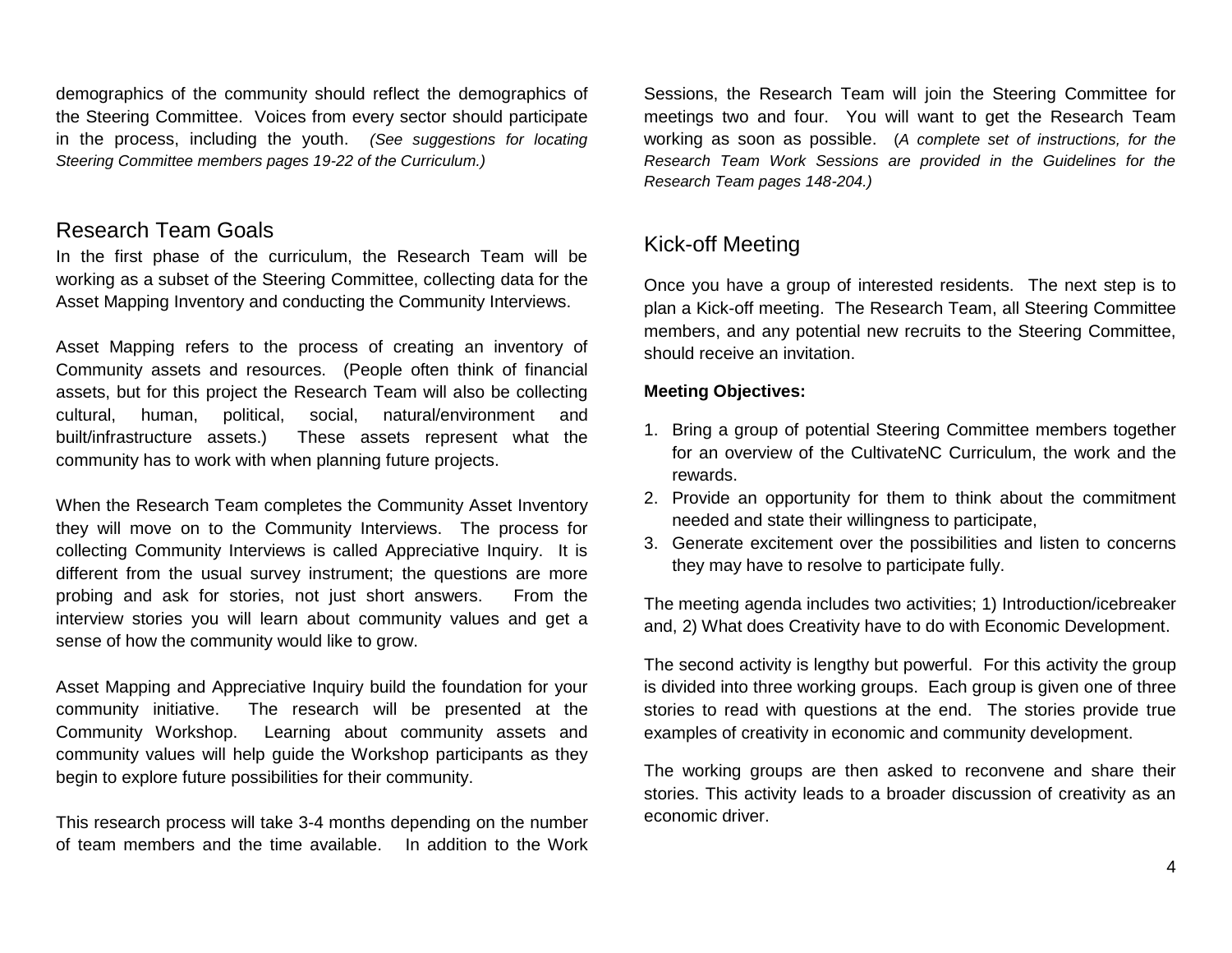Once the participants have a better understanding of Creativity and its place in Community Development, the facilitator will provide a brief overview of the curriculum with time for Q&A. The Kick-off closes with one final exercise of the group nominating themselves, each other, and anyone not already invited to the process to become a part of this initiative. *(For additional information see pages 25-37 of the Curriculum.)*

### Steering Committee Meeting One

This is the first official meeting of the Steering Committee members.

#### **Meeting Objectives**

- Provide an overview of the curriculum and tentative timeline
- Describe the Research Tools that will be used to build a foundation for this work (Asset Mapping, Community Interviews)
- Identify three roles, one to work on the community profile, one to be the note taker, and one to be the social networking catalyst
- Create a historical timeline of the community (the History Wall

The agenda includes one activity, creating a History Wall. An historical timeline helps us understand what happened in the past and how we grew into the community we are today. Sometimes looking back helps us remember important values and can provide some guidance for the future.

The History Wall will be replicated in some creative fashion and displayed at the Community Workshop. (*See pages 39-51 of the Curriculum.)*

### Steering Committee Meeting Two

The Research Team meets the Steering Committee to establish a youth-adult partnership. The meeting time and location need to be convenient for both groups to attend.

#### **Meeting Objectives:**

- To get to know each other
- To let the youth begin to experience an Appreciative Interview (which they will later be conducting as part of the research)
- To help establish a productive youth-adult partnership
- To outline where we will be going from here

The first exercise (Paired Interviews) introduces an approach known as the Appreciative Interview (AI). The questions in an AI are different because they are more probing….they ask for stories not just short answers. But, most importantly, the Appreciative Interview is different because it seeks to identify the positive elements . . . the good instead of the bad; the strengths not the problems.

For this project, participants will be asked to tell a story about a time when they realized their community was special or unique. (These are the same questions the Research Team will use when they interview community leaders.)

The next activity is going to set the stage for this work as a youthadult partnership. Often when youth and adults work together there is difficulty in balancing the relationship, power, and workload. This exercise is going to help set the stage to avoid common pitfalls and have a successful partnership.

*If you have chosen older members for the Research Team, you may skip this exercise.*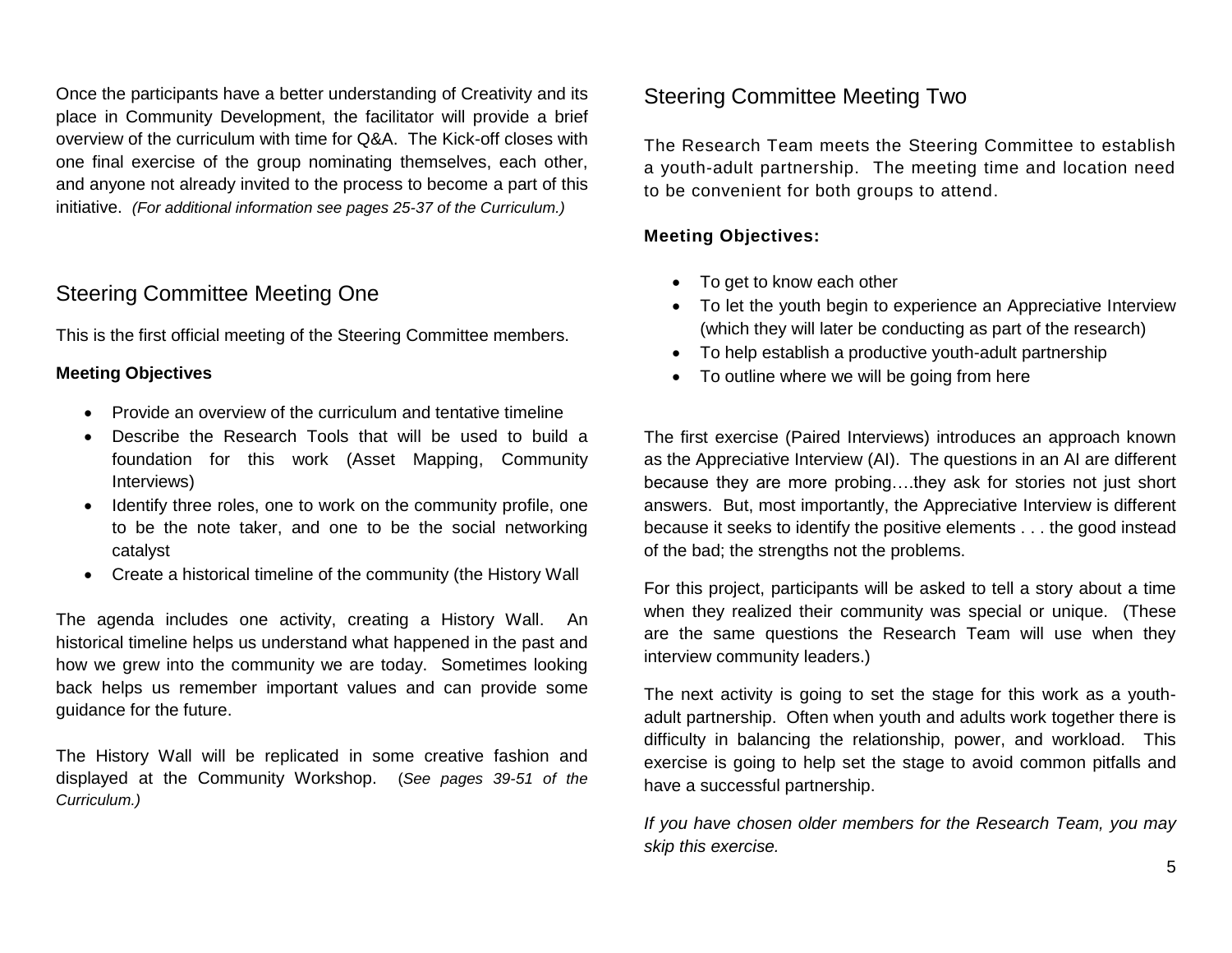Youth-Adult Partnerships (YAPS) are a partnership between one or more youth and one or more adults where both parties are joined together for a common goal. YAPS are beneficial to both groups because through YAPS, both groups have a chance to learn about the other and through the YAPS partnership, project and programmatic goals are reached in a more efficient manner. YAPS open up new doors to not only working with a different peer group, but also open up avenues to reaching expanded audiences because of the partnership between the youth and the adults. YAPS are an effective way to blend generations for multi generation and cross programmatic instruction.

The facilitator will show a short PowerPoint presentation on YAPS. This is followed with a role-play activity and discussion. (*See curriculum page 53-68.)*

## Steering Committee Three: Planning the Community Workshop

The goal of this meeting is to begin working on the Community Workshop logistics and agenda.

#### **Meeting Objectives: Planning and Logistics**

- Discuss a date and location for the Community Workshop.
- Suggestions of resources for snacks and lunch/dinner (ideally, lunch will be provided by a local caterer, using local food; the menu should be fun and cater to local tastes.
- Suggestions for a guest speaker (optional).
- Define any challenges or barriers to the Community Workshop; the Steering Committee team may be able to provide answers or assistance.
- Create a list of needed materials and supplies for the Community Workshop. Identify Steering Committee members who may have access to resources or potential donors to contact.
- Identify facilitators for the Workshop program activities
- Ask for updates on action steps from the previous meeting *(See pages 69-77 of the Curriculum.)*

# Steering Committee Meeting Four**:**  Using the Research Data for Planning Economic Development

Over the past few months, the Research Team has been collecting data for the Community Asset Inventory and conducting Community Interviews. Today, the Research Team is meeting with the Steering Committee to reflect on and discuss the information that was gathered from the Community Interviews.

#### **Meeting Objectives:**

- Reflect and discuss Community Interviews
- Select five or six themes (dreams or goals) that were identified from the interviews
- Create a Community Vision Board

The meeting agenda includes four group activities. The first activity will ask the Steering Committee to join their partners on the Research Team. Together they will reflect and discuss the community interview summaries.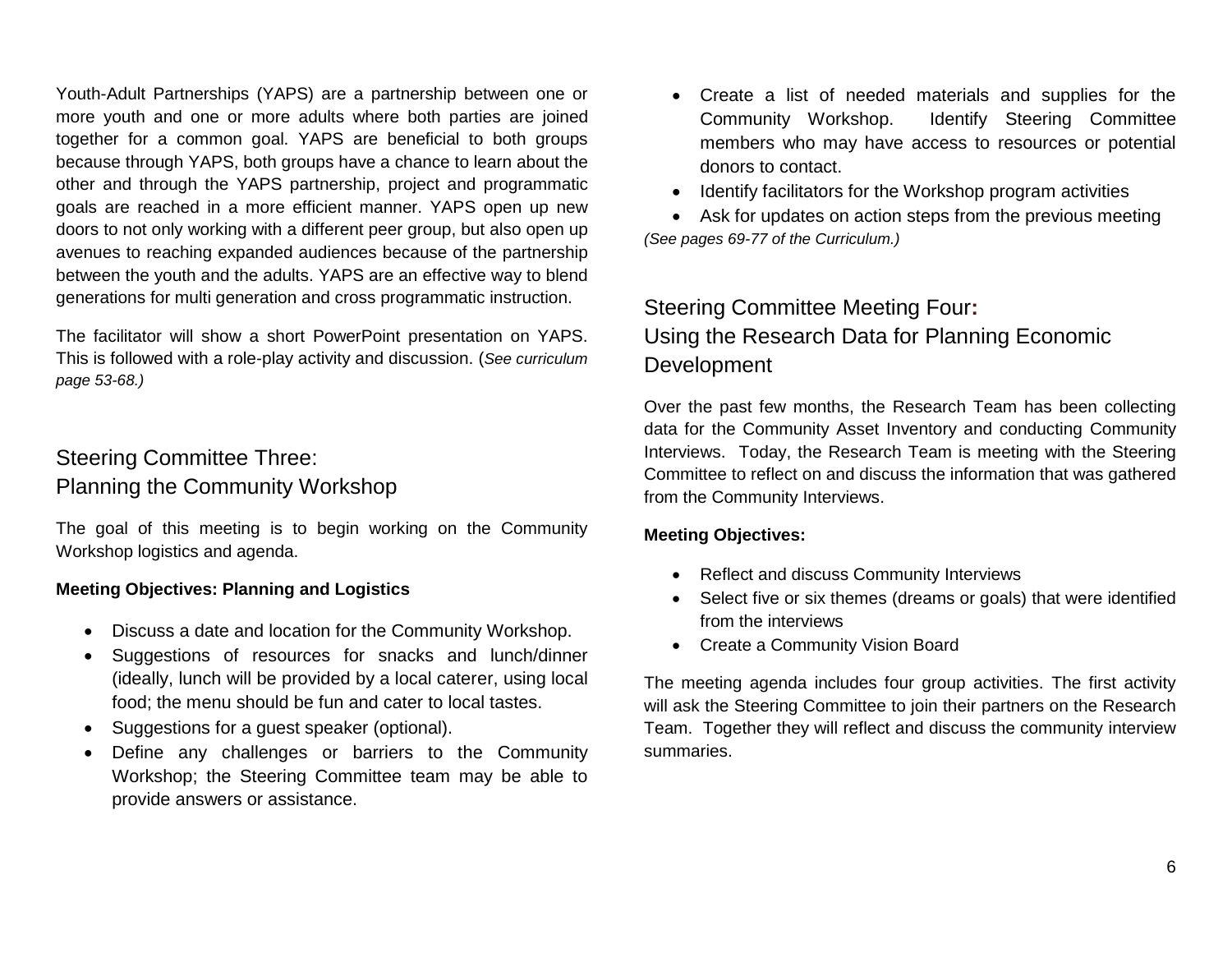The second activity asks the group to answer the following questions:

- 1. What were the most compelling or life-giving stories?
- 2. Overall, what was your sense of what was most important to the people interviewed?

The third activity asks the group to identify five or six dreams or wishes that were common in the interview responses. (The interviewees were asked to describe 3 wishes or dreams they had for the community.)

In the final activity, the group will design a Community Vision Board that will list a compilation of community wishes in one column and community values in the second column. The Vision board will be displayed at the Community Workshop and used for a Workshop planning activity. *(See pages 70-77 of the Curriculum.)*

# PHASE TWO: ENGAGING THE COMMUNITY IN A CREATIVITY WORKSHOP

## Research Team Goals

Once the Research Team has finished collecting and summarizing the Community Asset Inventory and the Community Interviews, its members can choose to end their participation with this program or they can join the Steering Committee for Phase two.

Ideally, the ResearchTeam will continue to work with the Steering Committee. Doing so will expand their knowledge and skills in communication, promotions and logistical planning. In addition, the Team will get to see how their research data correlates to the process of community development.

In phase two the Research Team works alongside of the Steering Committee to plan and strategize methods for promoting the Community Workshop and engaging the community. This process takes three months. *Details for this work can be found in Steering Committee meetings five, six and seven, pages 89-104 of the Curriculum.*

# Steering Committee Meeting Five: Engaging the Community

Getting a good turnout to the Community Workshop will be a challenge. Many families are overwhelmed by work schedules and family responsibilities. Others may feel that their input is not valued. The curriculum includes suggestions on how to address these barriers as you plan your campaign to promote the Community Workshop.

#### **Meeting Objectives:**

- **Plan:** Plan and strategize methods for promoting the Community Workshop and engaging the community.
- **Press Release:** Identify a group to write and distribute a press release by email and fax to all local media.
- **Invitation:** Identify a group to design the invitation and the flyers.
- **General announcement:** Identify a group to write and distribute an announcement to community newsletters, both online and in print.
- **Social Media:** Identify a group to distribute announcements and updates on the internet (blogs, facebook, email list serves etc.).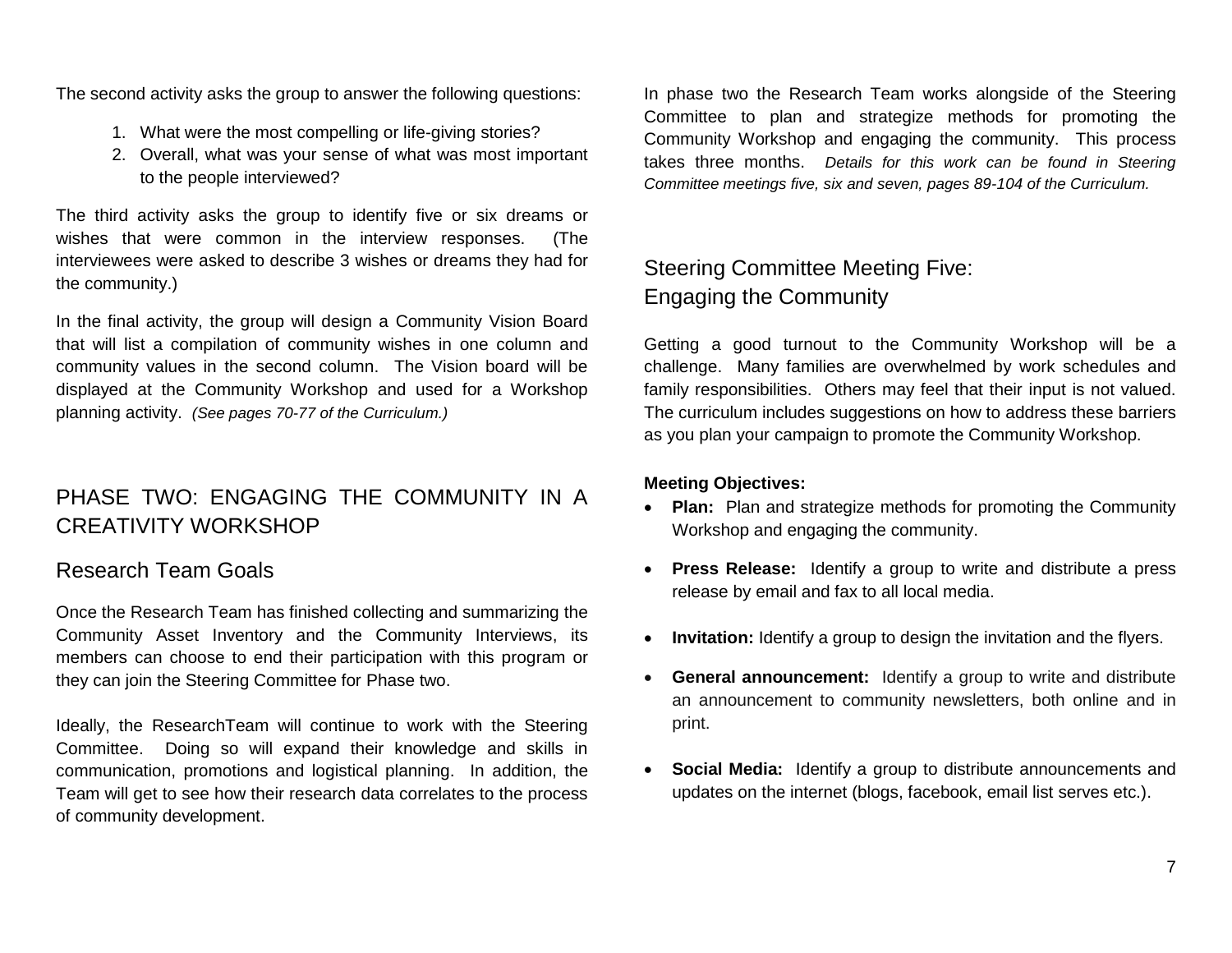- **Translator:** Identify a person that can rewrite the announcement in the appropriate language for newsletters or flyers.
- **Radio:** If your community has a local radio talk show, identify a group to contact them to see if you or your spokesperson can do a spot on the show.

Ideally, the Steering Committee members and the Research Team members will work together on these tasks in small work groups. To help keep the teams on track the curriculum includes a timeline for distributing promotional materials. *(For details, see pages 89-96.)*

### Steering Committee Meeting Six: Outreach and Media

#### **Meeting Objectives:**

- Review and approve promotional material drafts
- Identify who will create the promotional materials
- Identify who will distribute promotional materials

The agenda includes one Brain-Storming activity: creating an invitation list for the Community Workshop. (The group will already have a list from the Community Asset Inventory. The goal of this activity is to go beyond the usual civic-minded volunteers and to reach into the far corners of the community.

A personal invitation takes more time, but it makes an impression and lets the recipients' know their attendance is valued. Ask each member of the group to identify one or more personal invites they will make. Some suggestions are listed below.

- Reach out to community leaders, and ask them to help spread the word about event.
- Pay special attention to the leaders of minority groups. Please keep in mind that minority groups are any group that is underrepresented (including youth and the elderly).
- Reach out to Special Interest groups: Identify local businesses that are owned by or cater to a specific population in the community.

The Steering Committee and the Research Team members will work together to create and distribute the promotional materials. *(See pages 97-100 of the Curriculum for additional ideas.)*

### Committee Meeting Seven: Finalize Workshop Preparations

The focus of this meeting is to finalize all the details for the Community Workshop. Every step, from the sign-in table to the breakdown crew needs to planned and well thought-out.

#### **Meeting Objectives:**

- Finalize the program agenda
- Confirm Workshop program facilitators
- Create a list of materials and supplies
- Confirm guest speaker
- Check out meeting facilities to make sure that everything is on track
- Confirm meals and refreshments
- Confirm staff responsibilities for room set up, refreshments, break down and trash removal
- Send out a Workshop reminder to email lists
- Schedule telephone reminders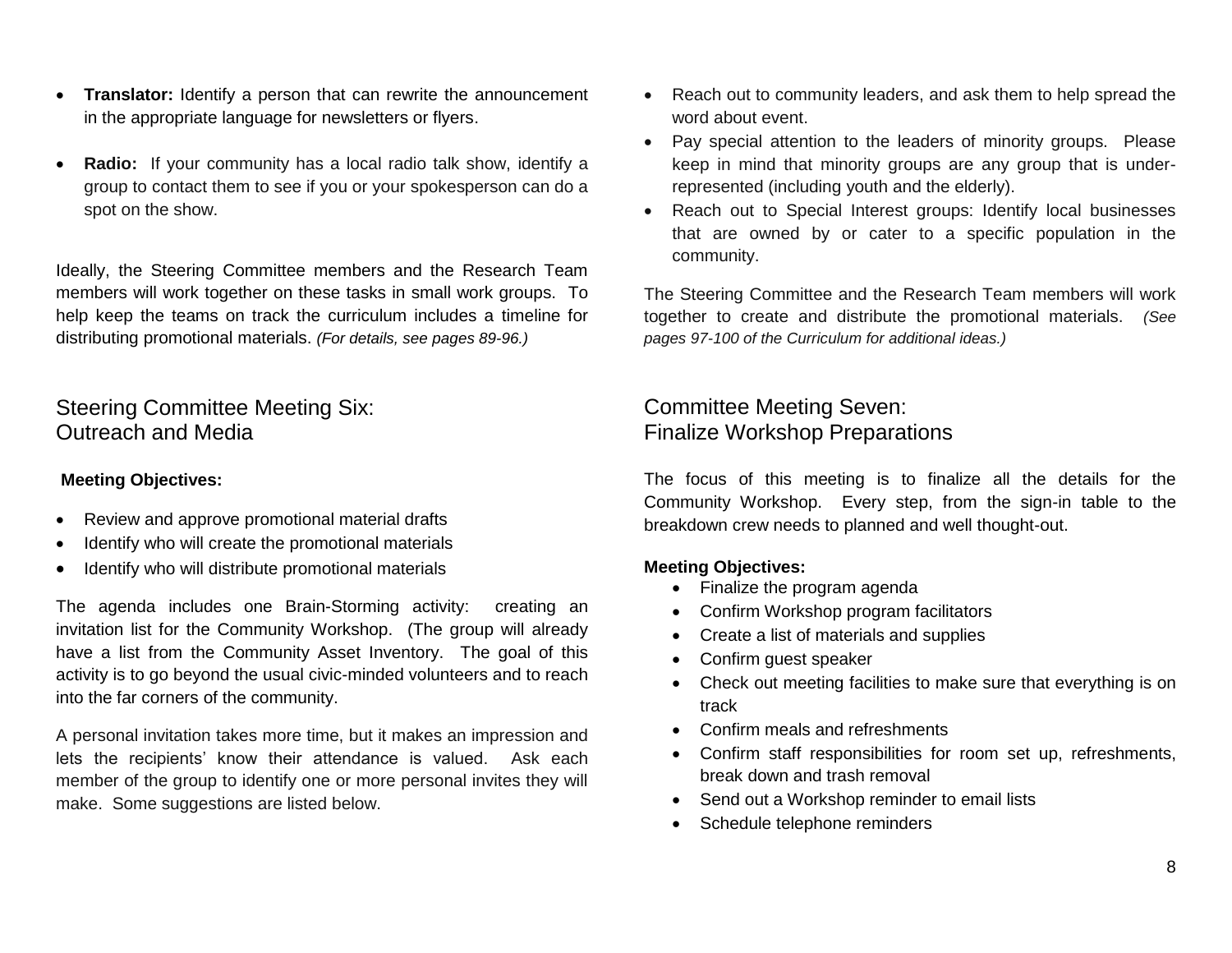- Schedule a radio announcement
- Schedule a media announcement
- Schedule a practice run for program facilitators

# Community Workshop

Create an opportunity for the community to come together and work on rebuilding and revitalizing local capacity; one that is guided by creative thinking and leads to sustainable growth and development.

A secondary objective is to bring together representatives from the various community sectors, so they can become better acquainted and begin the process of exploring what they might be able to accomplish as a group*.* 

#### **Meeting Objectives**

By attending this workshop, participants will be able to:

- identify community assets
- identify community values
- understand why linking community assets can build community capacity
- understand how creativity can be an economic driver
- design community development project ideas that use local assets, values and resources
- design strategies for implementing those project ideas

#### **The Workshop agenda offers two options:**

- 1. A one-day six hour workshop, which includes a one hour lunch.
- 2. A two-day weekend Workshop running for 3 hours on Saturday morning and three hours on Sunday afternoon. The two-day option includes a celebration dinner Sunday afternoon.

The agenda includes seven activities. If you are planning a one-day workshop, three of the activities will be completed before lunch and the remainder after lunch. If you planning a weekend or two-day workshop three of the program activities will be completed on the first day, and the remaining activities on day two. If you have a large workshop attendance, break the group into small work groups of 6-8 people each.

*The first activity, Paired Interviews* is an icebreaker which gives participants a chance to talk about something they care about right away. The questions are similar to those from the Community Interviews.

*What does Creativity have to do with Economic Development* is the second activity. It uses stories to help the participants expand their thinking about creativity as an economic driver. This activity was used at the Kick-off.

*The third activity, Understanding the Research Data* uses visual aids to help the participants understand the research data. Three large displays are set up in the room before the Workshop begins. One display is the History Wall, the second is a display of the Community Asset inventory, and the third display is the Community Vision Board. *(See examples on page 118-120 of the Curriculum.)* A copy of the Community Profile should be provided on each table.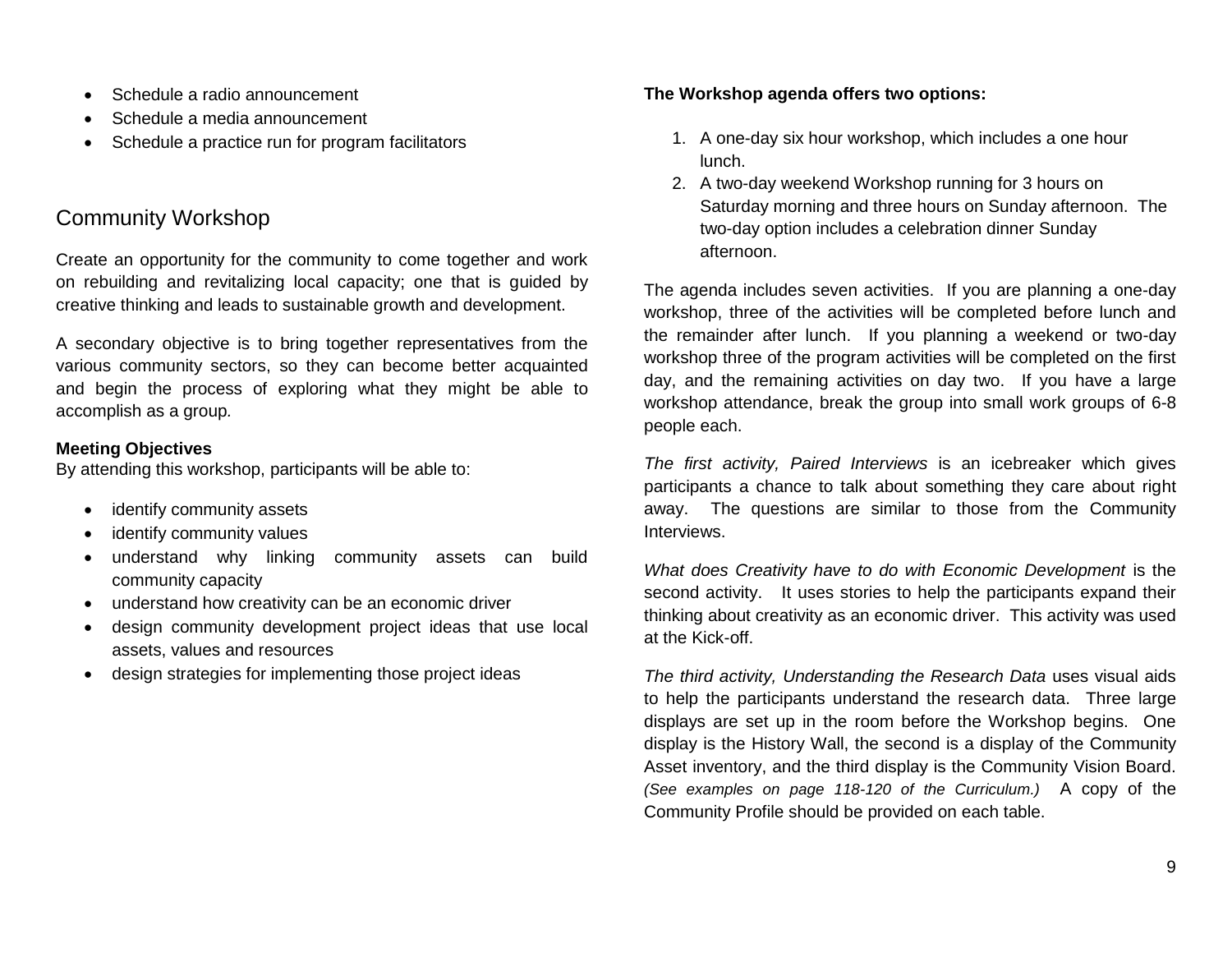Members of the Steering committee or Research Team will provide a brief summary of the research, how it was collected and what it represents. The participants will be given time to look at the displays and to add *their personal wishes* to the Vision Board.

#### **At this point the Workshop either breaks for lunch or returns the next day to complete the remaining activities.**

### Begin the Second Half of the Workshop

The fourth activity, *Asset Bounce and Shuffle* is a fun game to get the participants to think about creative ways to link and leverage the assets and resources that were presented in the previous activity. This exercise will help the participants begin to think outside-of-thebox and to connect the dots in different ways. The objective is to think up 6 to 8 project ideas that reflect the wishes and the values identified on the Community Vision Board.

*(These project ideas should not be large-scale development plans that require lots of funding and many years to complete. We are looking to identify small projects that will improve the quality of life and can be completed using local assets and resources.)*

**Designing the Future:** The last three activities are designed to help the participants turn their dreams into a reality. The goal is for the participants to leave the workshop with a well-developed plan of action.

The fifth activity will help the group prioritize the ideas developed in the previous activity. The curriculum provides a *Project Complexity* chart *(see page 129 of the Curriculum)* to list project ideas and to determine how difficult they are versus how important they are. This chart will highlight the top four ideas. (The remaining ideas should be saved for another time.)

*Project Champions: By this point, leaders in each group should start to appear. We refer to them as Project Champions. They are usually enthusiastic about the project idea, vocal and respected by the group. They often become the project leaders or coordinators. We will be referring to them later in the summary.*

The sixth activity asks the participants to determine if their goal or project idea is a SMART Goal. SMART is a sort of logic model, it shows the logical flow of events that will make the goal a reality.

**Create a Timeline:** The next step is to create an outline beginning with the end. Working backwards is a very effective planning tool, but it can be a little challenging if you have never used this concept.

Begin by writing on sticky notes, the steps and milestones that you can think of to achieve your goal; one idea per note. For each step or milestone, consider what smaller steps lead up to that milestone. Then record those steps on sticky notes. Continue the process until you have exhausted all ideas. Arrange the sticky notes in a logical order and record the steps or milestones on a chart *(see page 133).*

**Who is doing what?** The final step will be to plan how and when those steps will be achieved and by whom. Set specific responsibilities that the group leader will follow up on later. You may want to create a project calendar to help everyone keep on track. When you have completed the worksheet, be sure to schedule a meeting day when the team will meet to discuss their progress and next steps. *(See the worksheet on page 134.)*

#### *Looking back at the Anson/Stanly Pilot Project*

*The following list of recommendations came from the Anson/Stanly community meeting. This is not meant to be a guide but just to give you an idea of the kind of suggestions or ideas that can come from the community.*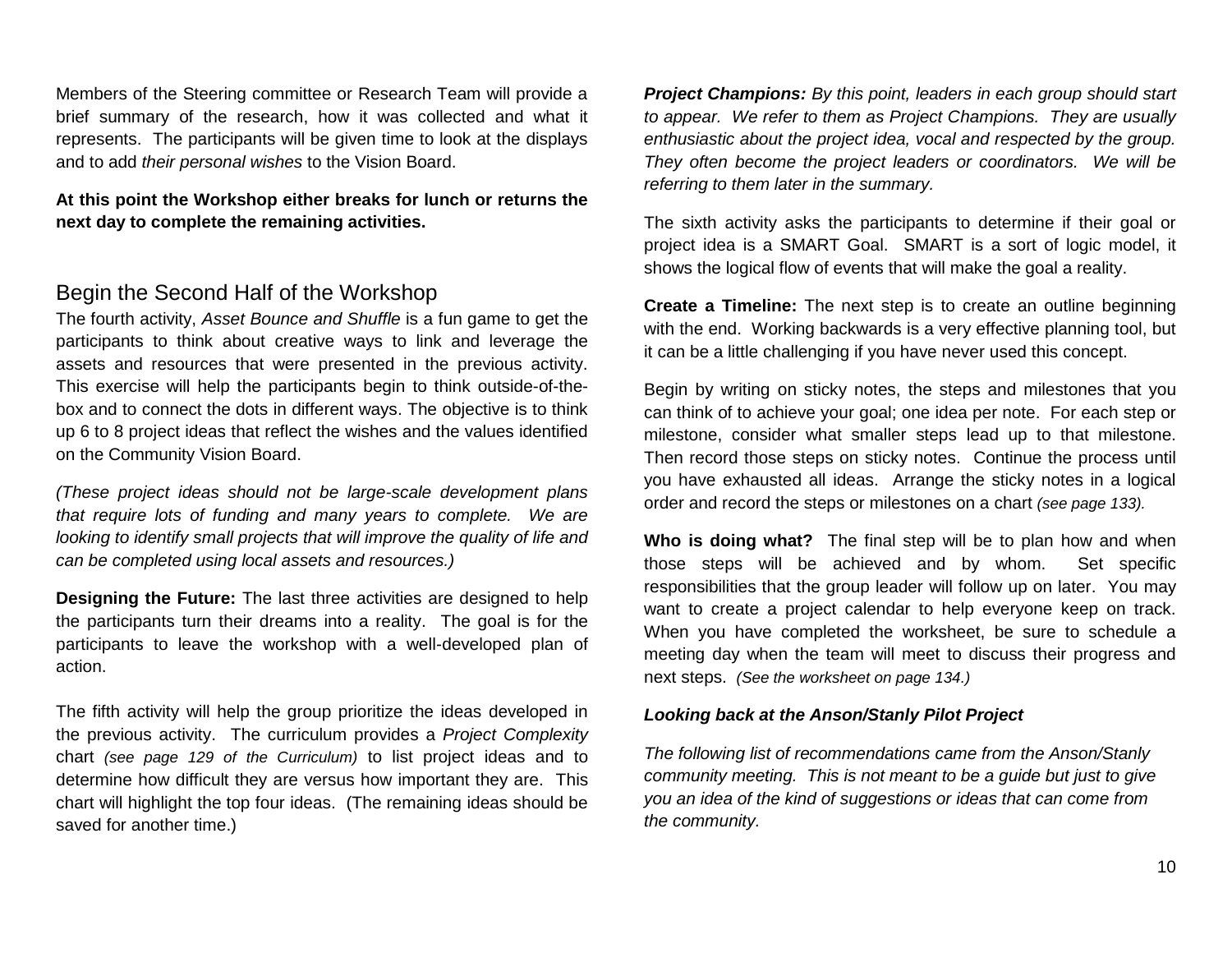- *Encourage visual and performing arts venues in our two counties to coordinate and combine their marketing efforts.*
- *Develop and promote a "Taste of the Pee Dee Festival."*
- *Increase signage to promote roadside tourism throughout Anson and Stanly Counties*
- *Offer young people a reason to stay in the community after high school or return after college.*
- *Promote new "trails to market" for local crafts and local food.*
- *Develop and encourage a two-county community-supported agriculture (CSA) project.*
- *Encourage closer collaborations among local grocers and local food.*
- *Create a tourism information kiosk (with ATM) in downtown Wadesboro.*
- *Promote geocaching, "Go Anson Stanly" mobile app that focuses on a regional wine tour*.

## Phase Two Closing Activities

#### Wrap-up speech

Ask the group to complete the evaluation. The evaluation questions should be printed on the back side of the agenda or attached to it. *(See evaluation on curriculum page 211.)*

Thank the Research Team, the Steering Committee and any other sponsors or guest speakers.

If you are convening a weekend or two-day workshop then you would follow this Phase Two closing with a celebratory dinner.

## PHASE THREE: IDEAS TO ACTION

### Research Team Goals

If the Research Team has been active in planning the Community Workshop, you will want to include them in the post Workshop meeting. It also provides a good opportunity to *thank* them, in some special way for their participation and commitment.

### Steering Committee Meeting Eight: Ideas to Action

The first half of this post Workshop meeting will focus on reflection and evaluation. What was the outcome of the Community Workshop? What did the workshop participants reveal on their evaluations? Did the Steering Committee meet its goal and objectives?

The second half this meeting will focus on planning the next steps and defining the role of the Steering Committee.

#### **Meeting Objectives:**

- Evaluate the youth-adult partnership
- Evaluate the Community Workshop (the process and the outcomes)
- Plan next steps to keep the initiative moving forward
- Define the roles of the Steering Committee moving forward.
- Thank the Research Team

Nurturing the process of a community-driven initiative will mean many different things depending on the group, their goals, the different personalities, and the challenges they encounter. Think about it this way: A healthy and thriving community needs tending just like a healthy and thriving garden does.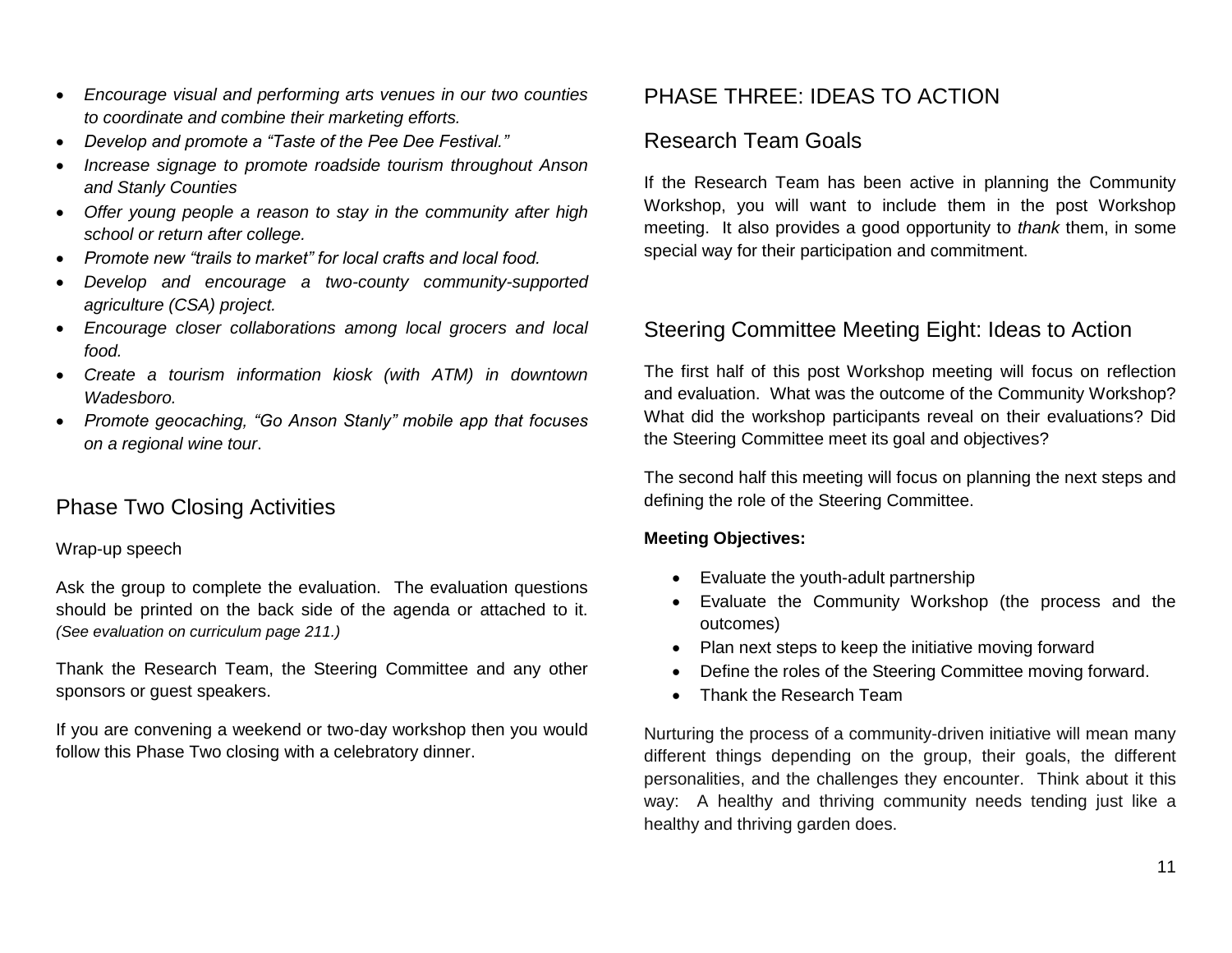**Coaching:** The role of the Steering Committee is to nurture the Project Champions and their teams in much the same way a gardener cultivates a garden.

*"Coaching for communities' means offering an empathetic ear, finding the coachable moments, and engaging in joint learning…Coaches do not provide the answers. They support capacity building by helping community members learn from one another and from their own experiences in order to find their own solution.*

*Each coach, however, will bring his or her own art to the work. As a result, coaching is not something that one learns solely from books and training experiences, but rather something we nurture and grow as part of our being and doing in the world."* Excerpt from *A Field Guide to Community Coaching*. [http://kenhubbell.com/pdfs/FIELDGUIDE-version-](http://kenhubbell.com/pdfs/FIELDGUIDE-version-1final.pdf)[1final.pdf](http://kenhubbell.com/pdfs/FIELDGUIDE-version-1final.pdf)

#### **The goals for the Steering Committee would include the following:**

- Help coordinate efforts
- Help the Project Champions maintain focus of the community vision
- Maintain open lines of communication between Project Champions and Steering Committee members
- Act as a mentor, coach, or a team of resources for the Project Champions

#### **Next steps**

- Write a report summarizing the events and outcomes from the Community Workshop.
- Set an appointment with the Town Council or governing officials and provide a follow-up presentation with highlights of the event.
- Attend project meetings.
- Keep the local media informed about successes.
- Maintain a scrapbook or portfolio on the projects

# Steering Committee Meeting Nine: Planning the Breakfast Meetings

Although some people seem to be born leaders, most of us need support and encouragement to develop our leadership qualities. One strategy for supporting the new Project Champions is to plan monthly breakfast meetings. *These are not project team meetings; these meetings are for project leaders and anyone interested in learning about community leadership.* 

At this point they may not see themselves as community leaders, but they have taken on a leadership role and you want to make it as easy as possible for them to be successful. We suggest breakfast meetings because they do not interrupt the daily workflow and breakfast menus are generally less expensive than lunch.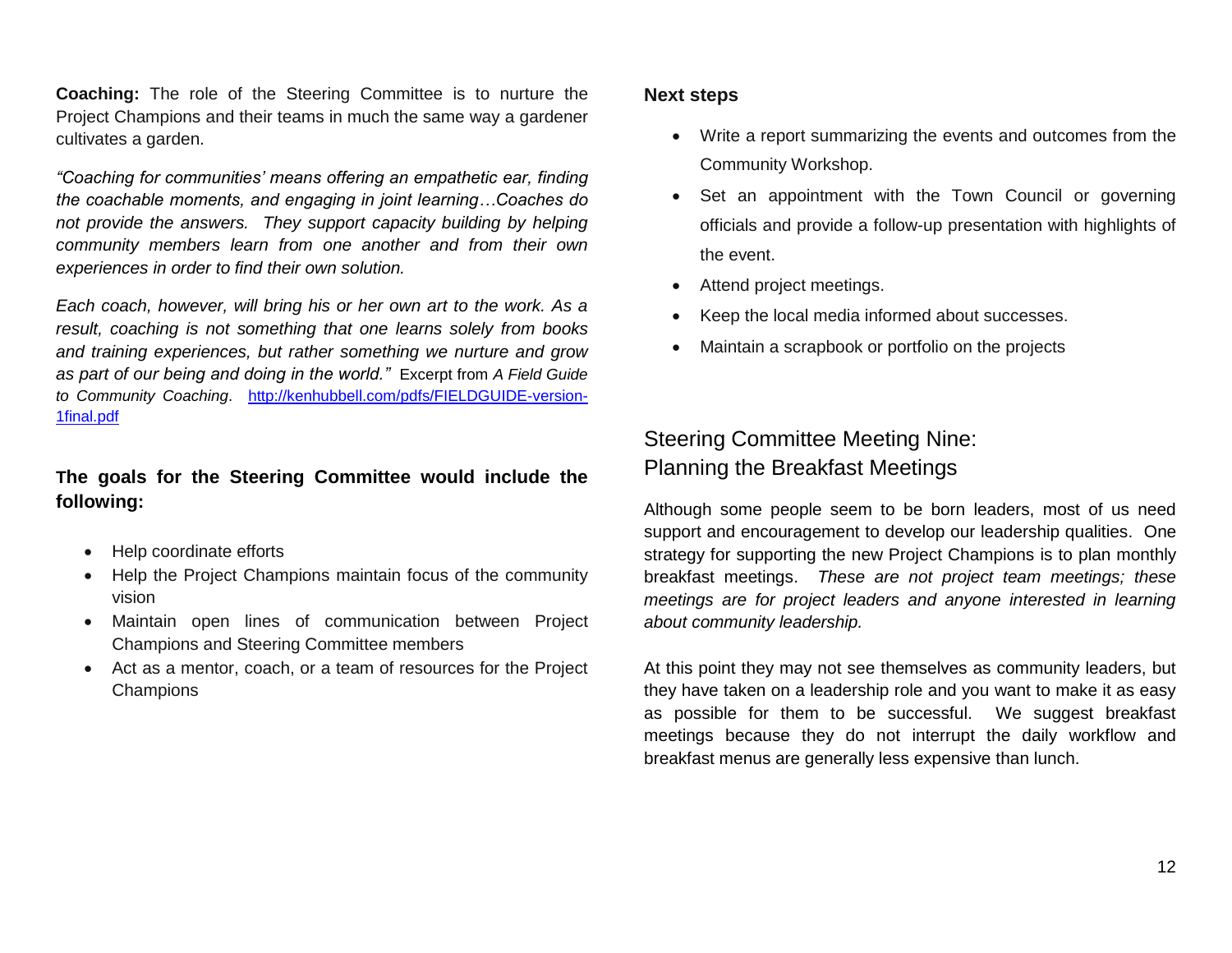#### **Meeting Objectives:**

- Establish a monthly system for operating the *Creativity Inc Breakfast Meetings*
- Set up a system to rotate the responsibility for facilitating the Breakfast Meetings.
- Identify one or more Record Keepers to upload the information from the Project Update Forms into a monthly spreadsheet for documentation.
- Identify a chairperson to watch over the *Creativity Inc. Breakfast Meetings* and make sure that the process is operating smoothly.

**Breakfast Meeting Goals:** The idea is to create a framework and structure where the Project Champions can come together to learn from and provide support to each other. In addition, the meetings provide an opportunity for the Steering Committee or Extension to take on the role of a coach and/or mentor by presenting short (less than 15 minute) PowerPoint presentations for building leadership skills, facilitation, and troubleshooting strategies.

Also, the meetings provide a good opportunity to collect project reports. The curriculum provides a simple form *(page 145).* People have a negative attitude towards reporting forms, so we call them project update forms. A member of the Steering Committee should be responsible for uploading the information into a monthly spreadsheet for documentation.

### Some final thoughts

There is a retired gentleman living in Glouster, Ohio a small rural community in the Appalachian foothills. Finding himself at loose ends after his wife passed on, he decided to repaint an old fire hydrant and then a building in his neighborhood. After he completed a few buildings, some of the community residents joined in and one thing led to another. Soon his story was aired on national TV. Apparently, the story struck a chord and not long after, buses with youth groups and volunteers began rolling into Glouster armed with buckets and paint brushes.

(CBS News [http://www.cbsnews.com/video/watch/?id=7407522n\)](http://www.cbsnews.com/video/watch/?id=7407522n)

The community work you are planning has the potential of having the same snowballing affect. Keep in mind that this was just one retired gentleman with a paint brush and ladder. There were no meetings and no funding and yet his singular effort turned into an army of good will and support. The moral of this story is to look for small wins; you do not have to take on monumental challenges to make a difference. Your efforts may not make national TV but it may spark another idea for another project and that sparks another idea and who knows where it will end.